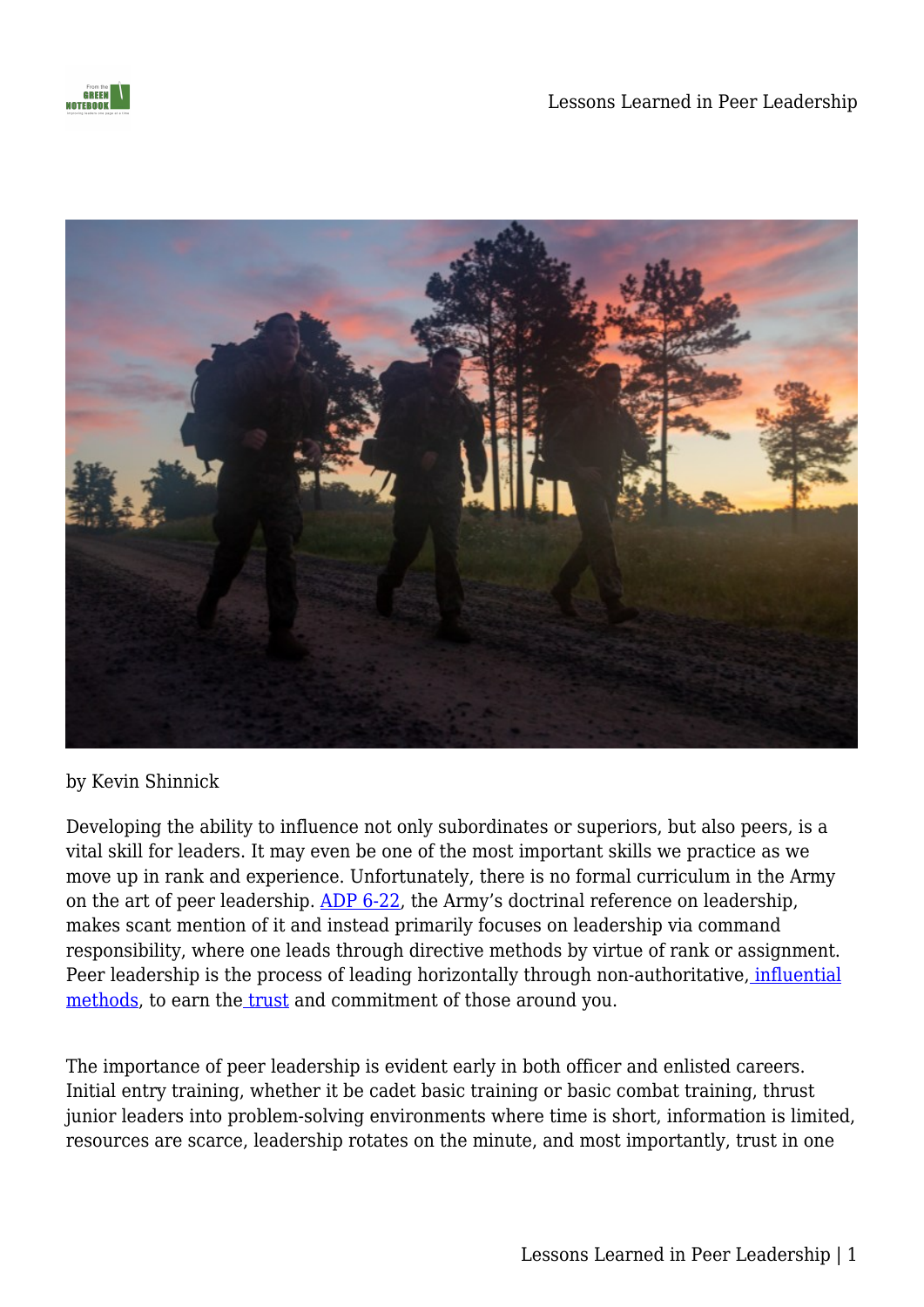

another has yet to be established. These conditions are not exclusive to basic training environments and are continuously witnessed throughout one's entire military career. Being a cadet, executive officer, staff officer, attending professional military education, working with multinational partners, and various other assessments and selections all revolve around peer leadership.

My journey from non-commissioned to commissioned officer has brought me through Basic Combat Training, RASP, Ranger School, Cadet Candidate Basic Training, Cadet Basic Training, and the Infantry Basic Officer Leader Course with a few deployments sprinkled inbetween. As I reflect on my time in these environments, three qualities stand out as having contributed to my own and others' successful peer leadership capabilities: competence, leading by example, and humility. The overtly social aspect of peer environments demands that no one quality exists absent the others and rarely does a leader arrive already possessing all three.

### **Competence**

Competence is the first step in building rapport and establishing trust amongst peers. Whether it be skill level one tasks, the operations process, physical fitness, or planning products, leadership environments in and out of the garrison rely on diverse sets of skills that typically no one individual can completely possess.

First impressions matter. Arriving in your new environment capable of skillfully demonstrating a relevant task will set you apart from your peers and mark you as reliable. In other words, make an opening statement to all that you are capable and ready to work. However, displaying competence in and of itself is not always sufficient as people have different priorities and interpretations of what matters. Peer leaders must understand their audience and demonstrate competency in ways that will best resonate with particular groups.

When I arrived at the United States Military Academy Preparatory School (USMAPS) as a twenty four year old E-5, I had to reckon with the fact that I was now in an environment of predominantly younger individuals whose varying levels of commitment to the military lifestyle would likely conflict with my four years of active-duty experiences. Reading the audience would prove particularly important. I was chosen as the Battalion Sergeant Major, charged with introducing my peers to the standards and discipline within the Army system. It would be folly to think that simply echoing the typical buzzwords while wearing higher cadet rank would resonate. To truly lead, I would have to meet them in the middle and earn their respect. How could I reach this audience of athletes and scholars?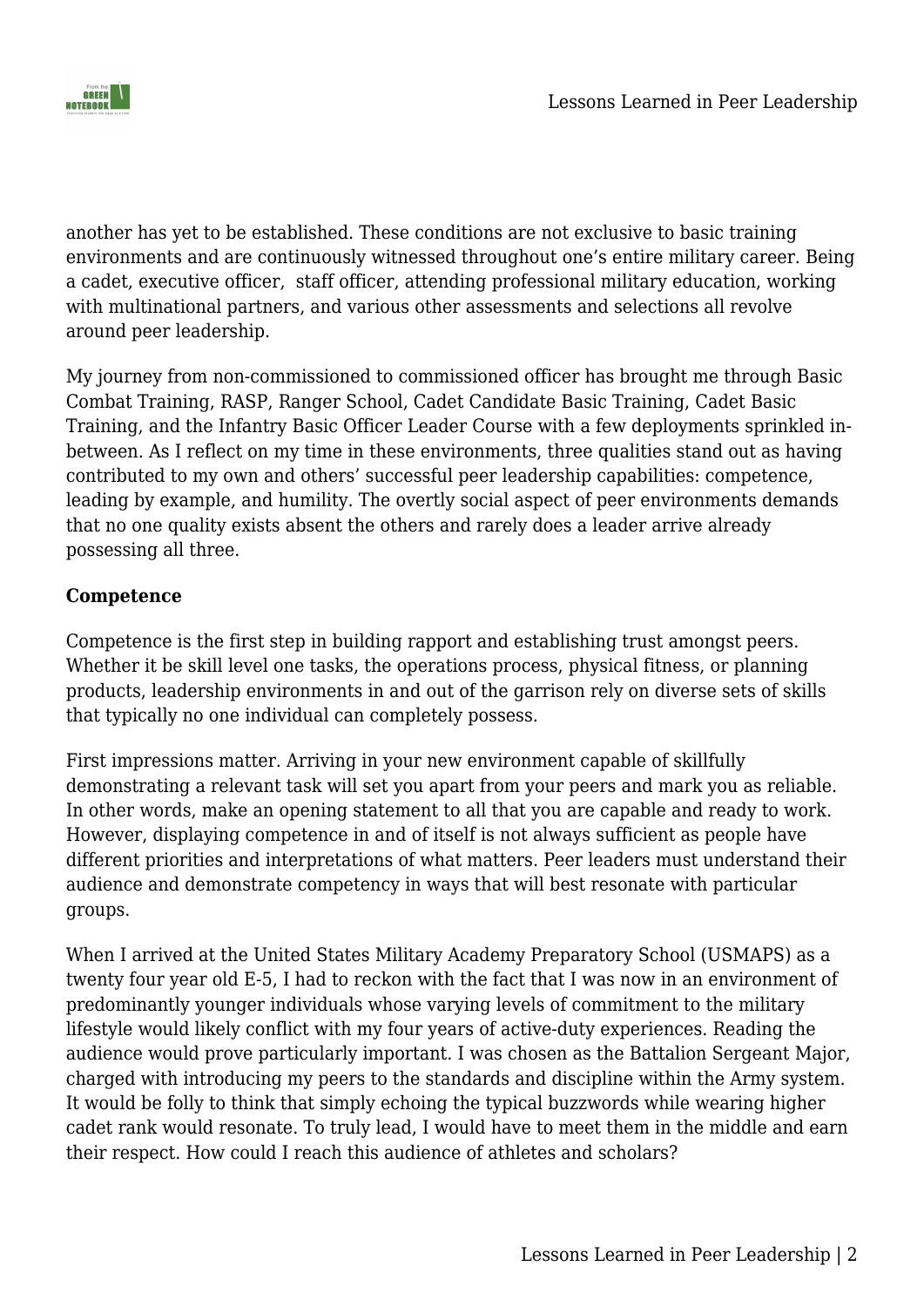

In this environment of hyper-driven, type-A personalities, physical fitness would be one of my answers. I wagered that if athletes (who made up the majority of USMAPS) saw me lifting in the weight room or running sprints on the track, they would respect that I was serious, could live up to the priorities I was espousing, and see there was more to me than just monotonous standards and discipline. Later at West Point, I served as the Brigade Command Sergeant Major, now responsible for the discipline of the entire West Point Corps of Cadets while also unifying the Brigade staff under a shared vision. Here, amongst some of the top performers in the Corps, I would best earn their trust and cooperation through producing quality products and pitching creative solutions to serve their concerns. Having already established myself as a military professional, I had to rise to the challenge of a different audience with different interests.

These actions were by no means the total solution, but they provided the initial foot in the door that enabled more direct leadership methods. A high five in the gym makes the next peer-to-peer correction that much more impactful due to the newfound empathy between both parties and an understanding that it's less about power and more about looking out for each other. Being able to demonstrate a genuine interest in helping someone solve their problems establishes a sense of trust that, when it's time for them to execute an unpopular decision on your behalf, allows them to still be confident that you have their best interests in mind. Competence is a quick way of earning the trust of your peers, but once trust is earned it must also be maintained.

## **Lead by Example**

No action is inconsequential. Everything you do (or fail to do) leaves an impression on those around you, for better or worse. Your actions in and out of leadership positions will determine whether you maintain or lose their hard-earned trust. The old adage "do the right thing, even when no one is looking" rings especially true in peer leadership environments as everyone is always looking.

[Shared hardships build the strongest bonds](https://companyleader.themilitaryleader.com/2021/01/01/platoon-leadership-demands-heroic-virtue/) in *any* leadership environment because they demonstrate that a leader does not think they're above the requirements they place on subordinates. In peer environments, it reinforces the trust that you can be counted on when it matters most, whether as a leader or follower. Trust lost by failing to lead by example is particularly difficult to gain back.

My Cadet Company Commander during Cadet Field Training (CFT) experienced this loss of trust early in the detail. The first day of land navigation saw torrential downpour as leaders worked to execute training and feed their trainees. With no overhead cover, trainees and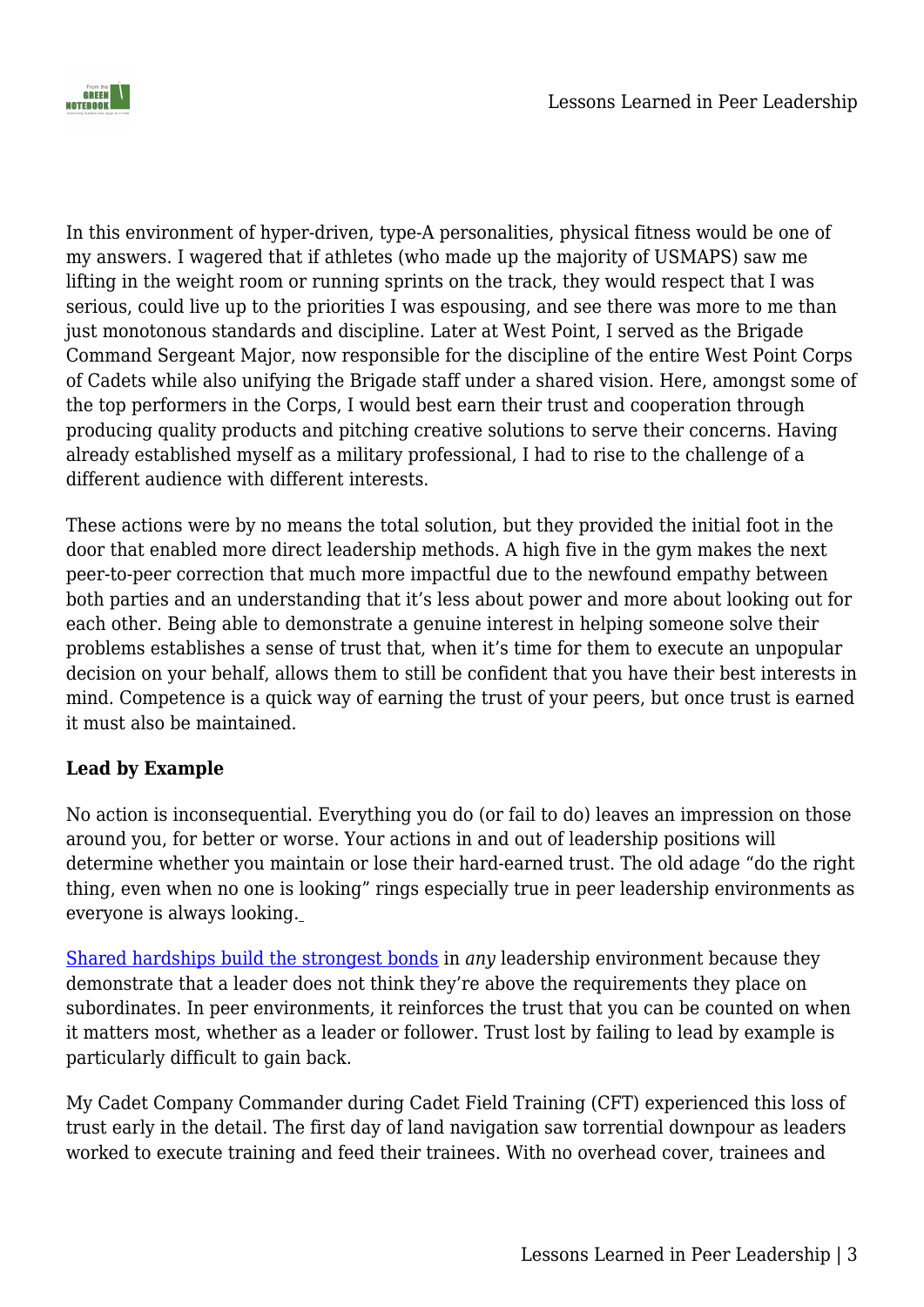

leaders stood in line waiting for dinner, holding styrofoam plates that were barely intact by the time everyone cycled through the line. While we waited in the rain, the commander remained in her HUMVEE by the chow line alone, opting to communicate solely through radio while pretending not to notice the trainees shuffling by. When the cadre approached the vehicle for guidance, they were greeted by a window unzipped just enough to hear a muffled response. The commander finally emerged in her awkwardly dry uniform once the storm subsided and tried to make small talk with the trainees. Most were rightfully a little short in their responses.

By the time the storm subsided, so too had everyone's trust and confidence in this leader. From that moment on everyone was more critical of the commander's actions. When the behavior was repeated on the FTX, it came as no surprise.

The point of this anecdote is not to argue that leaders should pointlessly stand in the rain just to be seen doing so. It is that leading by example is either achieved or not based on simple, often binary, choices. Do I share this hardship or not? Do I set the right example or not? The commander could have easily chosen to converse with their trainees during the storm instead of after knowing they can move in and out of the training area (and to dry clothes) with ease or rationalize that the vehicle heater and inevitable summer heat will dry them at rate that'd make it worthwhile to share a hardship with their subordinates. Competency and leading by example are effective ways of communicating, but in peer leadership environments, it is less about *what* you communicate and more about *how* you communicate.

## **Humility**

Humility builds trust by fostering genuine communication with one's peers. It enables leaders to both develop an[d](https://www.businessinsider.com/successful-leaders-have-peer-mentors-2016-3) [be developed](https://www.businessinsider.com/successful-leaders-have-peer-mentors-2016-3) by their peers whose strengths will likely complement their weaknesses. When leaders ask for help or admit they're wrong, they show a sense of vulnerability that tells their team they trust them and recognize their talents through their ability to help. Competent leaders who display humility will find their teammates gravitating to them when they need assistance and more frequently offering their own. This dynamic creates a positive feedback loop and secures an organizational [growth mindset.](https://www.forbes.com/sites/carolinecastrillon/2019/07/09/why-a-growth-mindset-is-essential-for-career-success/?sh=43ad843928b5) When you consult peers for help or vice versa, the interaction becomes a teaching opportunity that not only builds trust and spreads knowledge across the team, but sets an example that will encourage others to also share knowledge and seek collaboration, the effects of which diffuse through the team for compounding results. There are few better examples of this dynamic than Ranger School.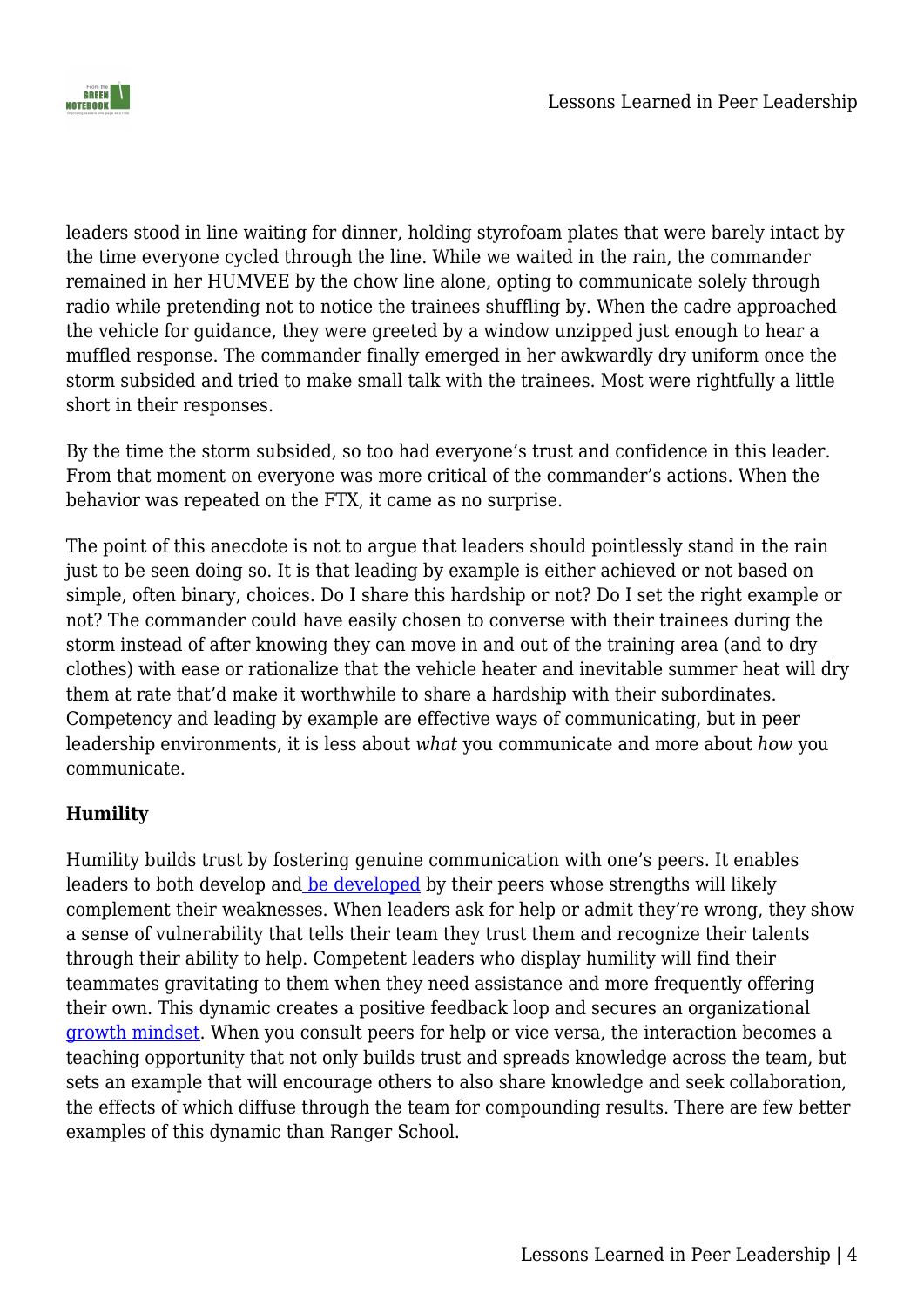

Ranger students come from all backgrounds and in all shapes, sizes, and ranks, all with unique strengths and weaknesses. The diversity of Ranger students is well suited for the diverse array of [challenges](https://mwi.usma.edu/challenge-ranger-school-can/) the school presents, although not everyone, including myself, is quick to realize that. The success of Ranger squads is determined by how well their strengths and weaknesses interact with each other. Key to this synergy is awareness of one's own weaknesses, others' strengths, and the humility to ask for help.

I arrived at Ranger School fresh out of an intense pre-Ranger program and multiple deployments. I thought I knew everything, especially compared to the IBOLC officer cohort that made up the majority of my squad. Rangers or "Batt boys" like me had always heard that officers would be cocky, entitled, only-good-for-planners who would need an eye kept on them during patrols. The officers had likewise heard that Batt boys were cocky, stubborn meatheads only worth it on actions-on. The learning phase of Ranger School exacerbated these stereotypes as *everyone* struggled in their own ways. Mistakes rather than successes informed people's opinions of each other and all were too proud to ask for help or lend it.

Communication broke down as the squad formed grudges and cliques, "no-go's" multiplied, and the process repeated. Finally, the stress, exhaustion, and hunger prompted a sudden and vulnerable, "ok, why don't we get along?" conversation between me and one of the officers while I was roaming the patrol base and keeping people awake. He was wondering the same thing, yet egos meant nobody wanted to meet halfway. Through discussion, we learned my intensity was confused for abrasiveness while I confused their calculation for hesitation. The ideal solution was somewhere in the middle. They thought my shyness in asking for help was stubbornness while I thought them not reaching out to me was elitism. Our lack of humility led us to overestimate our own abilities and prevented us from looking beyond the assumptions we had arrived with.

We realized we should've been relying on each other instead of relying on ourselves. We bonded over our former pettiness and resolved that it was time to make the stereotypes work for us. They knew how to plan and I knew how to execute. Between all of us there was nothing we couldn't do and we were determined to prove that. And that's exactly what we did. Come graduation, our squad had the highest pass rate in the company (9 of the original 13 going straight through) and I went from being at risk of being peered the lowest in Darby to being peered the highest and earning Enlisted Honor Graduate.

#### **Three Keys to Mastery**

Mastery in the Profession of Arms isn't achieved through being an expert in everything involved in the mission. The sheer number of complex tasks the profession demands makes